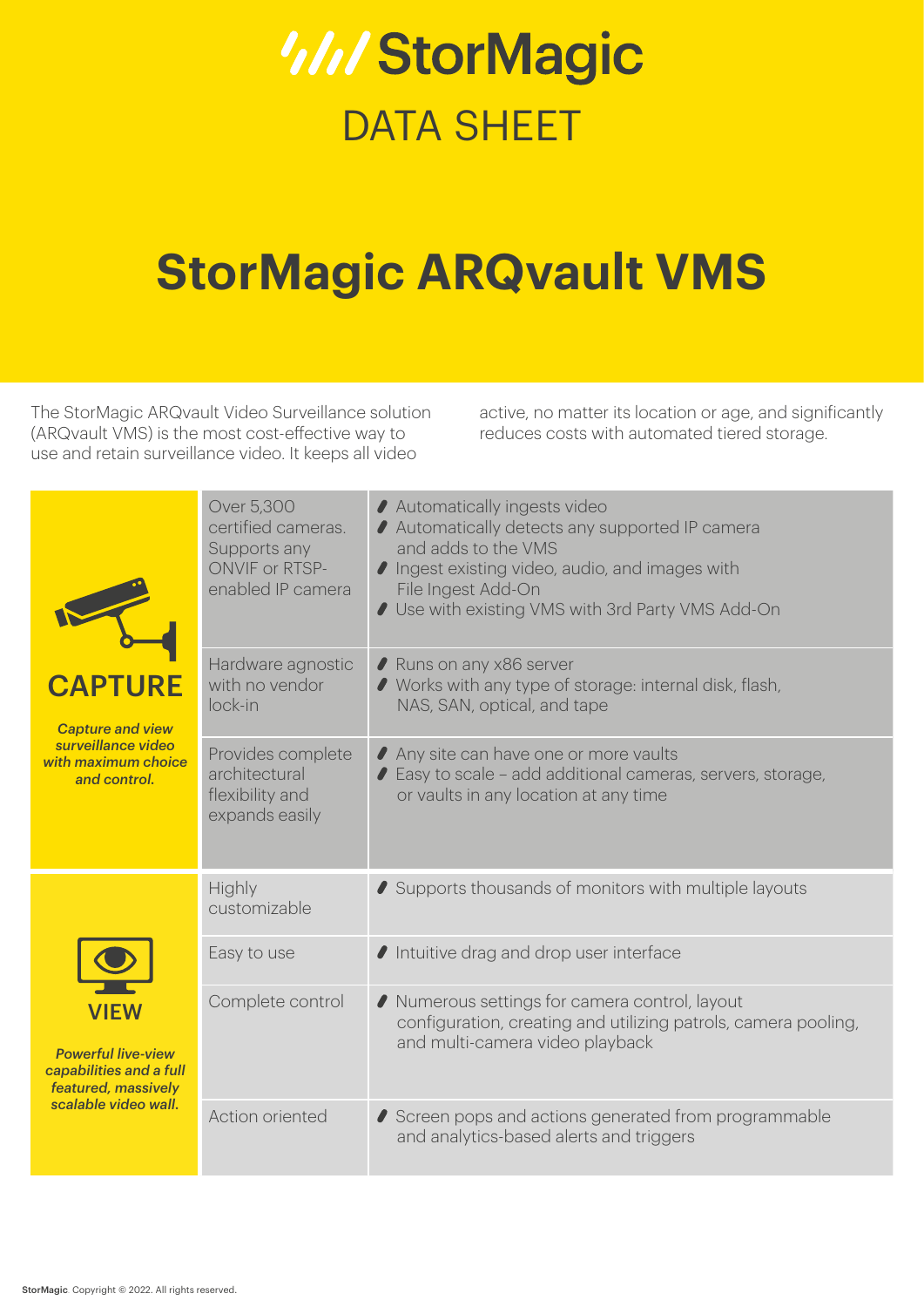| <b>USE</b>                                                                                                                             | Fast, intelligent<br>search                                               | Search by where video is stored, file attributes, access level,<br>metadata<br>● Thumbnail and timeline searching<br>◆ Fastest path to video via parallel search request to all vaults - all<br>video is active<br>◆ Quick results over slow networks using low-res proxies                                                                                                                         |
|----------------------------------------------------------------------------------------------------------------------------------------|---------------------------------------------------------------------------|-----------------------------------------------------------------------------------------------------------------------------------------------------------------------------------------------------------------------------------------------------------------------------------------------------------------------------------------------------------------------------------------------------|
| <b>Use and manage</b><br>surveillance video with<br>ease and speed. Get<br>quick results no matter<br><b>video location</b><br>or age. | Metadata use<br>throughout                                                | ◆ Applied at capture and ingest, used in tiering decisions,<br>integrates with third-party analytics<br>● Metadata can be applied at file and timeline levels for deep file<br>analytics<br>◆ Enables advanced reporting and audit capabilities                                                                                                                                                     |
| <b>MANAGE</b><br><b>Reduce complexity</b><br>and simplify day-to-<br>day management.                                                   | Simple, powerful<br>single-pane-of-<br>glass operation                    | ● Operate and manage multiple sites from a single or multiple<br>locations<br>◆ Manage all recording servers through one interface                                                                                                                                                                                                                                                                  |
|                                                                                                                                        | Policy-based<br>control                                                   | ◆ Policies determine what video gets moved to lower cost<br>storage tiers and when<br>◆ Automated policies prevent runaway storage issues<br>◆ Video can be migrated, replicated, and purged based on<br>custom metadata, specific criteria such as date, last use, file<br>size, and current location                                                                                              |
|                                                                                                                                        |                                                                           |                                                                                                                                                                                                                                                                                                                                                                                                     |
| <b>RETAIN</b><br><b>Store and protect all</b><br>video for as long as<br>needed, even forever.                                         | Automated<br>tiering optimizes<br>performance and<br>reduces costs        | Save up to 50% on storage costs and reduce operating costs<br>◆ Policies decide what video gets moved to lower cost storage<br>tiers and when<br>Complete control over where video starts, how long it stays,<br>and when larger files, such as high-res, move to more cost-<br>effective tiers                                                                                                     |
|                                                                                                                                        | Store as much for<br>as long as you want<br>- all video remains<br>active | Automated tiering lets you securely store video forever (if you<br>want to)<br>● Low-resolution proxies take ~5% of original's space while<br>retaining high-res originals<br>◆ Video moved to optical or tape is not "archived and forgotten" –<br>remains an active part of the repository<br>Can be retrieved when needed exactly as any video on disk                                           |
|                                                                                                                                        | Complete<br>video lifecycle<br>management                                 | ◆ From ingest to purge<br>◆ Easily export and share video: in-house, constituents, or third<br>parties<br>Simplicity helps meet regulation, compliance, and legal<br>requirements                                                                                                                                                                                                                   |
|                                                                                                                                        | Video is always<br>there                                                  | Distributed architecture with no single point of failure<br>Store, move, and retrieve video to/from any vault, anywhere<br>Data resiliency built in - continues to operate if any failure:<br>video is always safe and available                                                                                                                                                                    |
| <b>PROTECT</b><br>All video is<br>available and secure.                                                                                | Video is secure and<br>protected                                          | ● Three levels of access security: at the vault, storage, file levels<br>● Integrates with Active Directory or local authentication with<br>complete audit trail. Makes sure video is unaltered using a<br>digital fingerprint (SHA-256) and provides chain-of-custody<br>history<br>◆ Ensures video remains unaltered using a digital fingerprint<br>(SHA-256) and a full chain-of-custody history |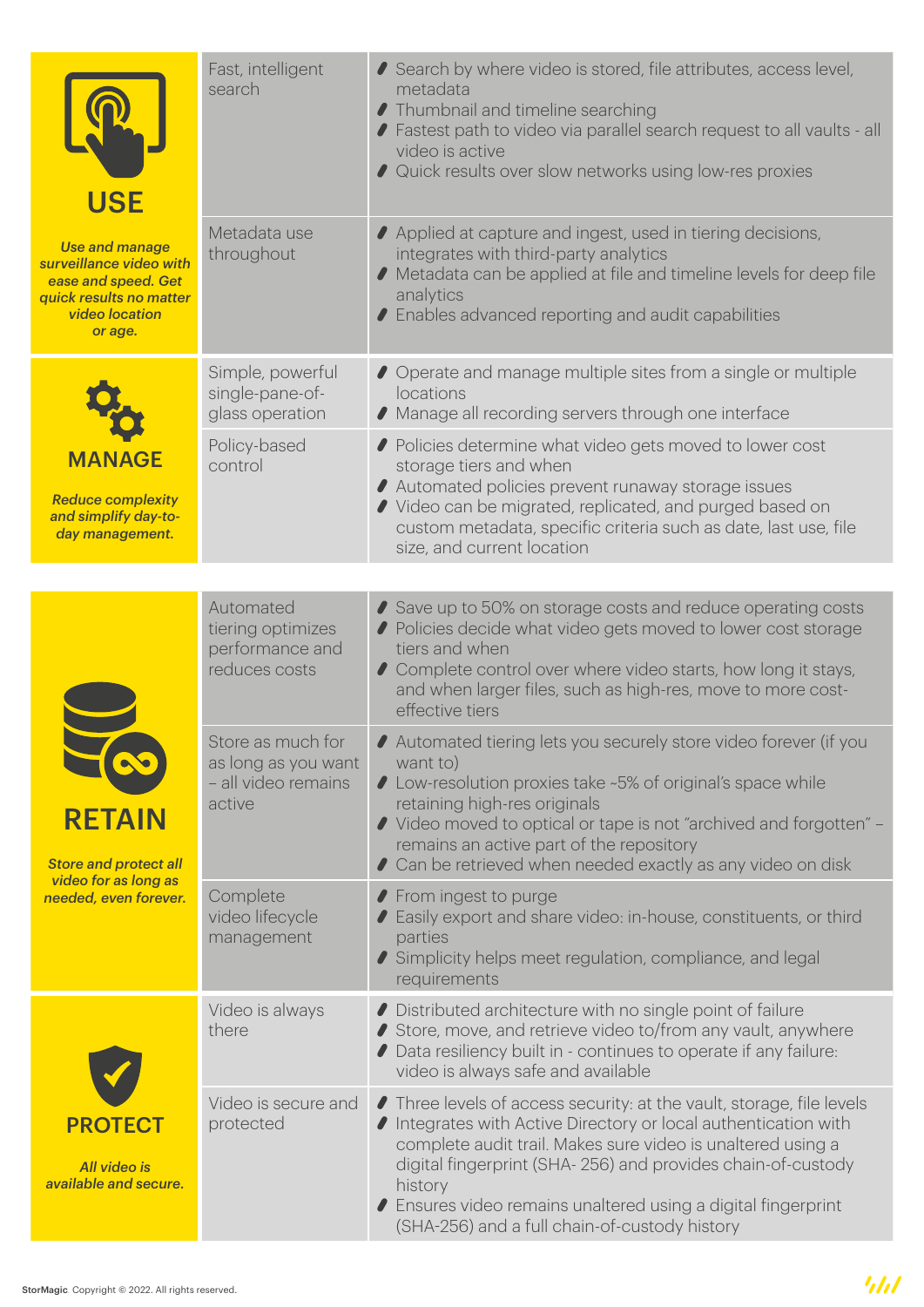| <b>ARQvault VMS ADD-ONS</b>                                                                                                                                                                                                                                                                                                                                                                                                                                                                        |                                                                                                                                                                                                                                                                                                                                                                                                                                                                                                                                    |                                                                                                                                                                                                                                                                                                                                                                                                                |  |  |  |  |
|----------------------------------------------------------------------------------------------------------------------------------------------------------------------------------------------------------------------------------------------------------------------------------------------------------------------------------------------------------------------------------------------------------------------------------------------------------------------------------------------------|------------------------------------------------------------------------------------------------------------------------------------------------------------------------------------------------------------------------------------------------------------------------------------------------------------------------------------------------------------------------------------------------------------------------------------------------------------------------------------------------------------------------------------|----------------------------------------------------------------------------------------------------------------------------------------------------------------------------------------------------------------------------------------------------------------------------------------------------------------------------------------------------------------------------------------------------------------|--|--|--|--|
| <b>VMS Connectors</b>                                                                                                                                                                                                                                                                                                                                                                                                                                                                              | <b>Interview Room</b>                                                                                                                                                                                                                                                                                                                                                                                                                                                                                                              | <b>File Ingest</b>                                                                                                                                                                                                                                                                                                                                                                                             |  |  |  |  |
| If you already have a VMS solution, you<br>can get all the benefits of ARQvault<br>and keep your front-end using the<br>ARQvault VMS Connectors add-on.                                                                                                                                                                                                                                                                                                                                            | The ARQvault VMS Interview Room<br>add-on is used in interview settings,<br>or in any surveillance setting where<br>in-room video and audio recording is<br>desired, to easily record, meta-tag and<br>store conversations. Search, playback,<br>and view your recordings easily at any<br>time, anywhere.                                                                                                                                                                                                                         | The File Ingest add-on allows users<br>to ingest media into ARQvault VMS,<br>such as video, audio, and images,<br>with manual and automatic metadata<br>collection. It keeps everything<br>organized and secure with a simple<br>search function enabling easy retrieval,<br>regardless of asset age or location.                                                                                              |  |  |  |  |
| Integrates easily with Milestone,<br>Exacq and Qognify video<br>management systems.<br>Overcomes the single-tiered<br>limitations of current VMS solutions<br>so you can afford much longer-term<br>retention.<br>● Manages all your captured video<br>within a single management<br>console<br>● Provides ARQvault VMS features,<br>including automated tiering, low-<br>resolution proxies, and intelligent<br>search using rich metadata on a<br>system that is always available and<br>secure. | Supports thousands of cameras.<br>Works with any ONVIF or RTSP-<br>enabled IP camera with audio.<br>Remote Live View lets you watch<br>interviews in progress from<br>any computer granted access.<br>Interviews can be monitored<br>on multiple screens in multiple<br>locations.<br>Custom metadata tagging and<br>notes can be added to the interview<br>video before it is ingested. Once<br>in ARQvault, metadata can still be<br>added or edited.<br>● Easy to use web interface for<br>searching and viewing video, and for | Ingest any media from anywhere<br>with an easy-to-use tool to upload<br>media files collected from any<br>source: photos, recordings, and<br>video into ARQvault VMS<br>Users can use a web portal to<br>securely upload files. The web portal<br>provides a simple drag-and-drop<br>interface.<br>◆ Easily apply metadata and securely<br>move into ARQvault VMS with a<br>complete chain-of-custody history. |  |  |  |  |

sharing and retrieving video.

### SYSTEM REQUIREMENTS

| <b>SERVER</b>                                                                                 |                                                                                                                                                                                                                                                                                                                                                                                                                                                                     |  |  |  |  |
|-----------------------------------------------------------------------------------------------|---------------------------------------------------------------------------------------------------------------------------------------------------------------------------------------------------------------------------------------------------------------------------------------------------------------------------------------------------------------------------------------------------------------------------------------------------------------------|--|--|--|--|
| Windows Server 2008 R2 SP1<br>Windows Server 2012 R2 (64-bit)<br>Windows Server 2016 (64-bit) | Windows Server 2019 (64-bit)<br>Windows Server 2022 (64-bit)                                                                                                                                                                                                                                                                                                                                                                                                        |  |  |  |  |
| <b>Processor Requirements:</b>                                                                | Intel Xeon® F3 3.10GHz or better                                                                                                                                                                                                                                                                                                                                                                                                                                    |  |  |  |  |
| <b>Recording Server:</b>                                                                      | Nvidia Graphics card                                                                                                                                                                                                                                                                                                                                                                                                                                                |  |  |  |  |
| <b>Hard Drive Requirements:</b>                                                               | 50 GB of available space to install and run the product. Additional space will be required based on video<br>retention requirements                                                                                                                                                                                                                                                                                                                                 |  |  |  |  |
| <b>Memory Requirements:</b>                                                                   | 16GB or more of RAM                                                                                                                                                                                                                                                                                                                                                                                                                                                 |  |  |  |  |
| <b>RAID Recommendations:</b>                                                                  | OS RAID 1 (mirrored); Database RAID 1 (mirrored) (should not be on the same drive as the video cache); Data RAID<br>5 minimum (vault storage drive)                                                                                                                                                                                                                                                                                                                 |  |  |  |  |
| <b>CLIENT</b>                                                                                 |                                                                                                                                                                                                                                                                                                                                                                                                                                                                     |  |  |  |  |
| Windows 7 Professional SP1<br>(32-bit and 64-bit)<br>Windows 8 (32-bit and 64-bit)            | $\blacktriangleright$ Windows 8.1 (32-bit and 64-bit)<br>$\blacktriangleright$ Windows 10 (64-bit)                                                                                                                                                                                                                                                                                                                                                                  |  |  |  |  |
| <b>Processor Requirements:</b>                                                                | Intel <sup>®</sup> Core i5 3.00 GHz or better                                                                                                                                                                                                                                                                                                                                                                                                                       |  |  |  |  |
| <b>Hard Drive Requirements:</b>                                                               | 10 GB of available space to install and run the product. Additional space will be required based on video retention<br>requirements                                                                                                                                                                                                                                                                                                                                 |  |  |  |  |
| <b>Memory Requirements:</b>                                                                   | 8GB of RAM                                                                                                                                                                                                                                                                                                                                                                                                                                                          |  |  |  |  |
| <b>RAID Recommendations:</b>                                                                  | OS RAID 1 (mirrored); Database RAID 1 (mirrored) (should not be on the same drive as the video cache); Data RAID<br>5 minimum (vault storage drive)                                                                                                                                                                                                                                                                                                                 |  |  |  |  |
| <b>OTHER</b>                                                                                  |                                                                                                                                                                                                                                                                                                                                                                                                                                                                     |  |  |  |  |
| Linux:                                                                                        | Available upon request                                                                                                                                                                                                                                                                                                                                                                                                                                              |  |  |  |  |
| Network:                                                                                      | Multicast packet routing is required between all server and client machines                                                                                                                                                                                                                                                                                                                                                                                         |  |  |  |  |
| <b>VAULT DISK SPACE</b>                                                                       |                                                                                                                                                                                                                                                                                                                                                                                                                                                                     |  |  |  |  |
| Disk-only:                                                                                    | Vault storage is required on all servers. In<br>Additional disk storage must be provided to store the<br>case of disk-only configurations, sufficient<br>low-resolution companion files and thumbnails, normally equal<br>storage must be provided to store all original<br>to 10% of the total digital data tape storage capacity.<br>video for the required retention period<br>Database Disk Storage Database storage requirements<br>$\epsilon$                 |  |  |  |  |
| <b>Disk and Digital Data Tape:</b>                                                            | vary based on the amount of stored video and the use of<br>In a mixed storage environment of disk and<br>metadata.<br>digital data tape, sufficient disk storage must<br>Leach server has its own database which correlates to the<br>be provided to store original video for period<br>video it is storing. As a guideline, every 16TB video storage<br>which it is required to be stored on disk<br>requires 10 GB of disk storage as a minimum for the database. |  |  |  |  |